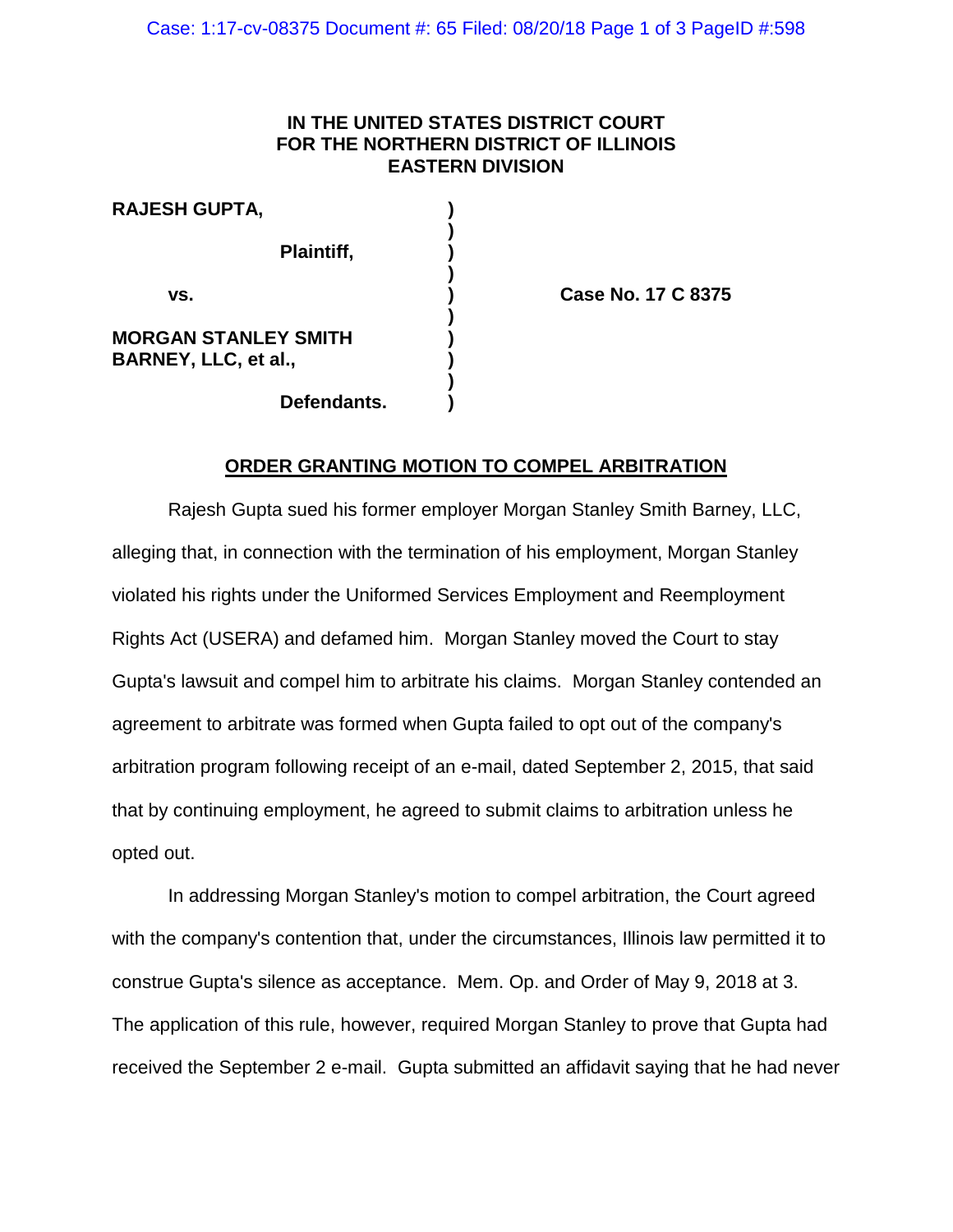## Case: 1:17-cv-08375 Document #: 65 Filed: 08/20/18 Page 2 of 3 PageID #:598

seen the e-mail. The Court determined that a mere denial of *reading* the e-mail would not constitute a denial of receipt. But it appeared that Gupta was actually denying that he had received the e-mail in the first place, and this, plus an apparent discrepancy in the e-mail address to which Morgan Stanley had sent the e-mail, was sufficient to give rise to a genuine factual dispute regarding receipt. *Id.* at 5-7. The Court therefore deferred ruling on Morgan Stanley's motion to compel arbitration and set for trial the question of whether an agreement to arbitrate existed.

As trial approached, the Court inquired further regarding what was genuinely disputed. The apparent discrepancy regarding the e-mail address has been cleared up. And Gupta has now submitted a "stipulation regarding the September 2, 2015 e-mail" stating that he "stipulates that the email arrived at his in-box." *See* dkt. no. 64. In light of the stipulation, there does not remain a genuine dispute requiring a trial. The arrival of the September 2, 2015 e-mail at Gupta's Morgan Stanley work e-mail in-box, combined with his failure to opt out of the company's arbitration program, gives rise to an agreement to arbitrate for the reasons described in the Court's May 9 decision.

In its motion to compel arbitration, Morgan Stanley contended that the arbitration agreement covered Gupta's claims because they "relate[d] to his employment"—which is what the arbitration agreement covers—and that the agreement required arbitration of the claims before JAMS, an organization that provides arbitration and mediation services. In opposing Morgan Stanley's motion, Gupta did not challenge these contentions. He is therefore deemed to have conceded these points.

2